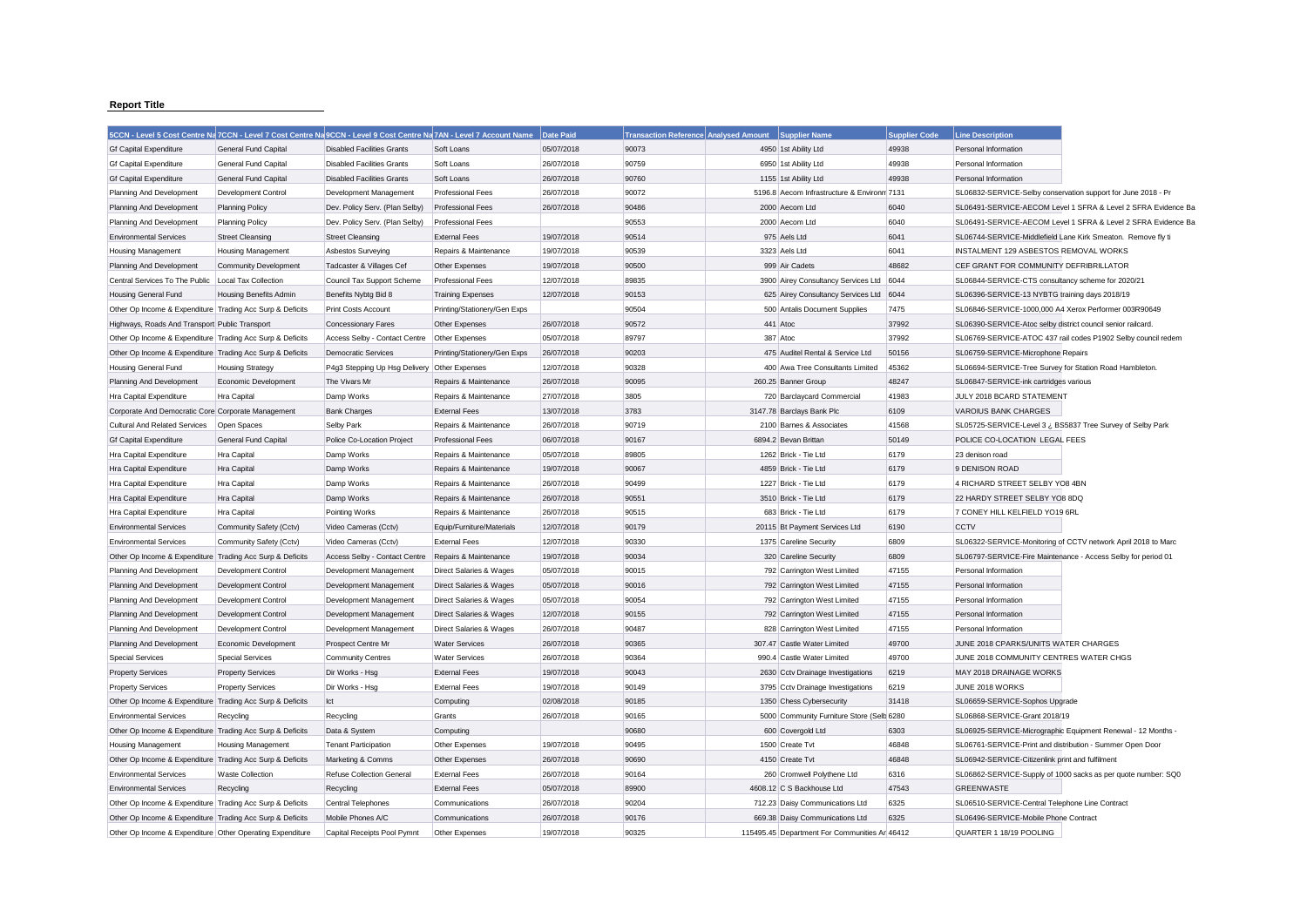| Gen Grants & Collection Fund                              | Taxation & Non-Specific Grants Gen Fund Income             |                                                     | Dclg                                     | 13/07/2018 | 3784  | 1275131 Department For Communities & 6345      |       | 19/06/18 NNDR/RSG                                             |                                                               |
|-----------------------------------------------------------|------------------------------------------------------------|-----------------------------------------------------|------------------------------------------|------------|-------|------------------------------------------------|-------|---------------------------------------------------------------|---------------------------------------------------------------|
| Gen Grants & Collection Fund                              | Taxation & Non-Specific Grants Gen Fund Income             |                                                     | Dclg                                     | 20/07/2018 | 3798  | 1275133 Department For Communities & 6345      |       | 19/07/18 NNDR/RSG                                             |                                                               |
| Holding & Personal Accounts                               | Miscellaneous Holding Accounts Nndr Payers Coll Fund (Old) |                                                     | Collection Fund                          | 13/07/2018 | 3784  | 1421826 Department For Communities & 6345      |       | 19/06/18 NNDR/RSG                                             |                                                               |
| Holding & Personal Accounts                               | Miscellaneous Holding Accounts Nndr Payers Coll Fund (Old) |                                                     | Collection Fund                          | 20/07/2018 | 3798  | 1421824 Department For Communities & 6345      |       | 19/07/18 NNDR/RSG                                             |                                                               |
| <b>Gf Capital Expenditure</b>                             | <b>General Fund Capital</b>                                | P4g Comm Prop Acquisition Fun Repairs & Maintenance |                                          | 13/07/2018 | 3785  | 22500 Dla Piper                                | 50214 | DEPOSIT JKK/334932/3739                                       |                                                               |
| <b>Property Services</b>                                  | <b>Property Services</b>                                   | Dir Works - Hsg                                     | Other Expenses                           | 12/07/2018 | 89392 | 340.68 Edf Energy Customers Plc                | 6386  | 10/07/17-22/10/17 63a west acres                              |                                                               |
| <b>Property Services</b>                                  | <b>Property Services</b>                                   | Dir Works - Hsg                                     | Other Expenses                           | 12/07/2018 | 89873 | 324.39 Edf Energy Customers Plc                | 6386  | 7/11/17-21/6/18 83 ABBOTS ROAD SELBY                          |                                                               |
| <b>Cultural And Related Services</b>                      | Open Spaces                                                | Community Parks & Open Space Repairs & Maintenance  |                                          | 19/07/2018 | 90042 | 4542.71 Enterprise Managed Services Ltd 6404   |       | JUNE 2018 WASTE MANAGEMENT                                    |                                                               |
| <b>Cultural And Related Services</b>                      | Open Spaces                                                | Community Parks & Open Space Repairs & Maintenance  |                                          | 26/07/2018 | 90181 | 460.42 Enterprise Managed Services Ltd 6404    |       | FAIRBURN GRASS CUTTINGS JUNE 20118                            |                                                               |
| <b>Cultural And Related Services</b>                      | Open Spaces                                                | <b>Grass Cutting</b>                                | Repairs & Maintenance                    | 19/07/2018 | 90042 | 2962.95 Enterprise Managed Services Ltd 6404   |       | JUNE 2018 WASTE MANAGEMENT                                    |                                                               |
| <b>Cultural And Related Services</b>                      | Open Spaces                                                | Selby Park                                          | Repairs & Maintenance                    | 19/07/2018 | 90042 | 9109.64 Enterprise Managed Services Ltd 6404   |       | JUNE 2018 WASTE MANAGEMENT                                    |                                                               |
| <b>Cultural And Related Services</b>                      | Recreation & Sport                                         | Selby Leisure Centre                                | Repairs & Maintenance                    | 19/07/2018 | 90042 | 775.07 Enterprise Managed Services Ltd 6404    |       | JUNE 2018 WASTE MANAGEMENT                                    |                                                               |
| <b>Environmental Services</b>                             | <b>Cemetery Services</b>                                   | <b>Closed Burial Ground</b>                         | Repairs & Maintenance                    | 19/07/2018 | 90042 | 1167.98 Enterprise Managed Services Ltc 6404   |       | JUNE 2018 WASTE MANAGEMENT                                    |                                                               |
| <b>Environmental Services</b>                             | Recycling                                                  | Recycling                                           | <b>External Fees</b>                     | 19/07/2018 | 90042 | 128184.11 Enterprise Managed Services Ltd 6404 |       | JUNE 2018 WASTE MANAGEMENT                                    |                                                               |
| <b>Environmental Services</b>                             | <b>Street Cleansing</b>                                    | <b>Street Cleansing</b>                             | <b>External Fees</b>                     | 19/07/2018 | 90042 | 48409.16 Enterprise Managed Services Ltc 6404  |       | JUNE 2018 WASTE MANAGEMENT                                    |                                                               |
| <b>Environmental Services</b>                             | <b>Trade Waste</b>                                         | Clinical Waste                                      | <b>External Fees</b>                     | 19/07/2018 | 90042 | 4522.03 Enterprise Managed Services Ltd 6404   |       | JUNE 2018 WASTE MANAGEMENT                                    |                                                               |
| <b>Environmental Services</b>                             | <b>Trade Waste</b>                                         | <b>Commercial Waste</b>                             | <b>External Fees</b>                     | 19/07/2018 | 90042 | 26649.66 Enterprise Managed Services Ltd 6404  |       | JUNE 2018 WASTE MANAGEMENT                                    |                                                               |
| <b>Environmental Services</b>                             | <b>Waste Collection</b>                                    | Dom.Wheeled Bins/Sac                                | <b>External Fees</b>                     | 19/07/2018 | 90042 | 22781.84 Enterprise Managed Services Ltd 6404  |       | JUNE 2018 WASTE MANAGEMENT                                    |                                                               |
| <b>Environmental Services</b>                             | <b>Waste Collection</b>                                    | Refuse Collection General                           | Advertising                              | 19/07/2018 | 90042 | 1712.69 Enterprise Managed Services Ltd 6404   |       | JUNE 2018 WASTE MANAGEMENT                                    |                                                               |
| <b>Environmental Services</b>                             | <b>Waste Collection</b>                                    | Refuse Collection General                           | <b>External Fees</b>                     | 19/07/2018 | 90042 | 91665.7 Enterprise Managed Services Ltd 6404   |       | JUNE 2018 WASTE MANAGEMENT                                    |                                                               |
| Highways, Roads And Transport Parking Services            |                                                            | Car Parks-Other                                     | Repairs & Maintenance                    | 19/07/2018 | 90042 | 287.97 Enterprise Managed Services Ltd 6404    |       | JUNE 2018 WASTE MANAGEMENT                                    |                                                               |
| <b>Special Services</b>                                   | <b>Special Services</b>                                    | Grassed Areas & Open Spaces Repairs & Maintenance   |                                          | 19/07/2018 | 90042 | 7804.35 Enterprise Managed Services Ltd 6404   |       | JUNE 2018 WASTE MANAGEMENT                                    |                                                               |
| Hra Capital Expenditure                                   | Hra Capital                                                | Damp Works                                          | Repairs & Maintenance                    | 12/07/2018 | 89549 | 290 Envirovent Ltd                             | 6406  | 23 BEECH GROVE SHERBURN LS25 6ED                              |                                                               |
| Hra Capital Expenditure                                   | Hra Capital                                                | Damp Works                                          | Repairs & Maintenance                    | 26/07/2018 | 90060 | 290 Envirovent Ltd                             | 6406  | 9 BEECH GROVE                                                 |                                                               |
| <b>Environmental Services</b>                             | Regulatory Servics - Eh                                    | Licences-Other                                      | <b>External Fees</b>                     | 12/07/2018 | 89774 | 329.44 Forest House Vets Ltd                   | 6457  | SL06910-SERVICE-Forest House Vets Ltd- Angel Riding Centre -  |                                                               |
| <b>Special Services</b>                                   | <b>Special Services</b>                                    | <b>Community Centres</b>                            | Fixtures & Fittings                      | 26/07/2018 | 90457 | 642 Girbau Uk                                  | 6663  | SL06886-SERVICE-washer repair at Lady Popplwell centre        |                                                               |
| Planning And Development                                  | <b>Planning Policy</b>                                     | Dev. Policy Serv. (Plan Selby)                      | <b>Professional Fees</b>                 | 26/07/2018 | 90047 | 7884 GI Hearn Limited                          | 43831 | SL06274-SERVICE-G.L.Hearn - Strategic Housing Market          |                                                               |
| <b>Cultural And Related Services</b>                      | Open Spaces                                                | Groundwork Trust                                    | Other Expenses                           | 12/07/2018 | 89665 | 26000 Groundwork North Yorkshire               | 6506  |                                                               | SL06817-SERVICE-Core Funding Groundwork North Yorkshire 2018- |
| Hra Capital Expenditure                                   | Hra Capital                                                | Phase 1 Hsg Dev Byram Pk Rd Consultants Fees        |                                          | 06/07/2018 | 90037 | 450 Gw Clerk Of Works Services Ltd 49748       |       |                                                               | SL06357-SERVICE-Clerk of Works Services at Byram Park Road, B |
| Other Op Income & Expenditure Trading Acc Surp & Deficits |                                                            | Human Resources                                     | <b>Training Expenses</b>                 | 12/07/2018 | 90109 | 748.76 Hambleton District Council              | 6517  | SL06815-SERVICE-NY Training Group Fee                         |                                                               |
| <b>Housing General Fund</b>                               | Homelessness                                               | <b>Homeless Persons</b>                             | Other Expenses                           | 05/07/2018 | 90117 | 500 Harlequin Property Services                | 6530  | Personal Information                                          |                                                               |
| <b>Environmental Services</b>                             | Regulatory Servics - Eh                                    | <b>Public Conveniences</b>                          | <b>External Fees</b>                     | 26/07/2018 | 90111 | 3943.16 Healthmatic Ltd                        | 6545  | SL06273-SERVICE-Maintenance & cleaning of public toilets 1 Ap |                                                               |
| Holding & Personal Accounts                               | Control Accounts                                           | <b>Creditors Control</b>                            | Tax Deduct On Contract Paymer 12/07/2018 |            | 90323 | 2679.98 Hm Revenue & Customs                   | 6590  | JULY 2018 CIS DEDUCTIONS                                      |                                                               |
| Hra Capital Expenditure                                   | Hra Capital                                                | Aids & Adaptions Programme                          | Repairs & Maintenance                    | 26/07/2018 | 90266 | 535.45 Home Utility Group Limited              | 47533 | Personal Information                                          |                                                               |
| Hra Capital Expenditure                                   | <b>Hra Capital</b>                                         | Housing Development Schemes Repairs & Maintenance   |                                          | 12/07/2018 | 90146 | 2461.19 Home Utility Group Limited             | 47533 | 34 BEECHWOOD CROFT                                            |                                                               |
| <b>Gf Capital Expenditure</b>                             | General Fund Capital                                       | Planning System                                     | Computing                                | 26/07/2018 | 90450 | 950 Idox Software Ltd                          | 6622  | SL06866-SERVICE-Consultancy Support - AM160015                |                                                               |
| <b>Gf Capital Expenditure</b>                             | <b>General Fund Capital</b>                                | Planning System                                     | Computing                                | 26/07/2018 | 90450 | 4500 Idox Software Ltd                         | 6622  | SL06866-SERVICE-Public Access Upgrade - AM160014              |                                                               |
| <b>Gf Capital Expenditure</b>                             | General Fund Capital                                       | Planning System                                     | Computing                                | 26/07/2018 | 90450 | 3800 Idox Software Ltd                         | 6622  | SL06866-SERVICE-TLC Upgrade - AM160013                        |                                                               |
| <b>Gf Capital Expenditure</b>                             | General Fund Capital                                       | Planning System                                     | Computing                                | 26/07/2018 | 90450 | 3800 Idox Software Ltd                         | 6622  | SL06866-SERVICE-Uniform Upgrade - AM160012                    |                                                               |
| Planning And Development                                  | Economic Development                                       | Economic Development Team                           | Computing                                | 26/07/2018 | 90361 | 599 Institute Of Economic Developm 48383       |       | SL06675-SERVICE-IED Membership - renewal 2018/19              |                                                               |
| <b>Gf Capital Expenditure</b>                             | General Fund Capital                                       | Industrial Units Maintenance W                      | Repairs & Maintenance                    | 12/07/2018 | 90021 | 8589.05 It Electrical (Yorkshire) Ltd          | 6652  | MAY 2018 ELECTRIAL WORKS                                      |                                                               |
| Highways, Roads And Transport Parking Services            |                                                            | Car Parks Pay & Dis.                                | Repairs & Maintenance                    | 12/07/2018 | 90021 | 824.56 It Electrical (Yorkshire) Ltd           | 6652  | MAY 2018 ELECTRIAL WORKS                                      |                                                               |
| Housing Management                                        | <b>Housing Management</b>                                  | Fencing - Planned                                   | Repairs & Maintenance                    | 12/07/2018 | 90021 | 704.11 It Electrical (Yorkshire) Ltd           | 6652  | MAY 2018 ELECTRIAL WORKS                                      |                                                               |
| Hra Capital Expenditure                                   | Hra Capital                                                | <b>Central Heating Systems</b>                      | Repairs & Maintenance                    | 12/07/2018 | 90021 | 5552.79 It Electrical (Yorkshire) Ltd          | 6652  | MAY 2018 ELECTRIAL WORKS                                      |                                                               |
| Hra Capital Expenditure                                   | Hra Capital                                                | <b>Electrical Rewires</b>                           | Repairs & Maintenance                    | 12/07/2018 | 90021 | 8723.31 It Electrical (Yorkshire) Ltd          | 6652  | MAY 2018 ELECTRIAL WORKS                                      |                                                               |
| <b>Property Services</b>                                  | <b>Property Services</b>                                   | Dir Works - Hsg                                     | <b>External Fees</b>                     | 12/07/2018 | 90021 | 7324.05 It Electrical (Yorkshire) Ltd          | 6652  | MAY 2018 ELECTRIAL WORKS                                      |                                                               |
| <b>Special Services</b>                                   | <b>Special Services</b>                                    | <b>Community Centres</b>                            | Repairs & Maintenance                    | 12/07/2018 | 90021 | 863 It Electrical (Yorkshire) Ltd              | 6652  | MAY 2018 ELECTRIAL WORKS                                      |                                                               |
| Planning And Development                                  | Economic Development                                       | P4g Open For Business                               | Other Expenses                           | 26/07/2018 | 90048 | 500 Johnston Press                             | 49745 | SL06265-SERVICE-place branding advertising                    |                                                               |
| Hra Capital Expenditure                                   | Hra Capital                                                | Pointing Works                                      | Repairs & Maintenance                    | 19/07/2018 | 90538 | 195698.82 Keepmoat Regeneration Limited 43184  |       | INSTALMENT 2 FINAL REPOINTING PROGRAMME                       |                                                               |
| Housing Management                                        | <b>Housing Management</b>                                  | Hsg.Gen.Management                                  | <b>Professional Fees</b>                 | 26/07/2018 | 90336 | 950 Kier Business Services                     | 41039 | SL06333-SERVICE-SDC Housing Stock Desktop Valuation           |                                                               |
| <b>Housing General Fund</b>                               | <b>Housing Strategy</b>                                    | P4q Strategic Dev Sites                             | Other Expenses                           | 19/07/2018 | 89118 | 480 Kingdom Ecology Ltd                        | 29106 | SL05998-SERVICE-Bat Survey - Edgerton Lodge                   |                                                               |
|                                                           |                                                            |                                                     |                                          |            |       |                                                |       |                                                               |                                                               |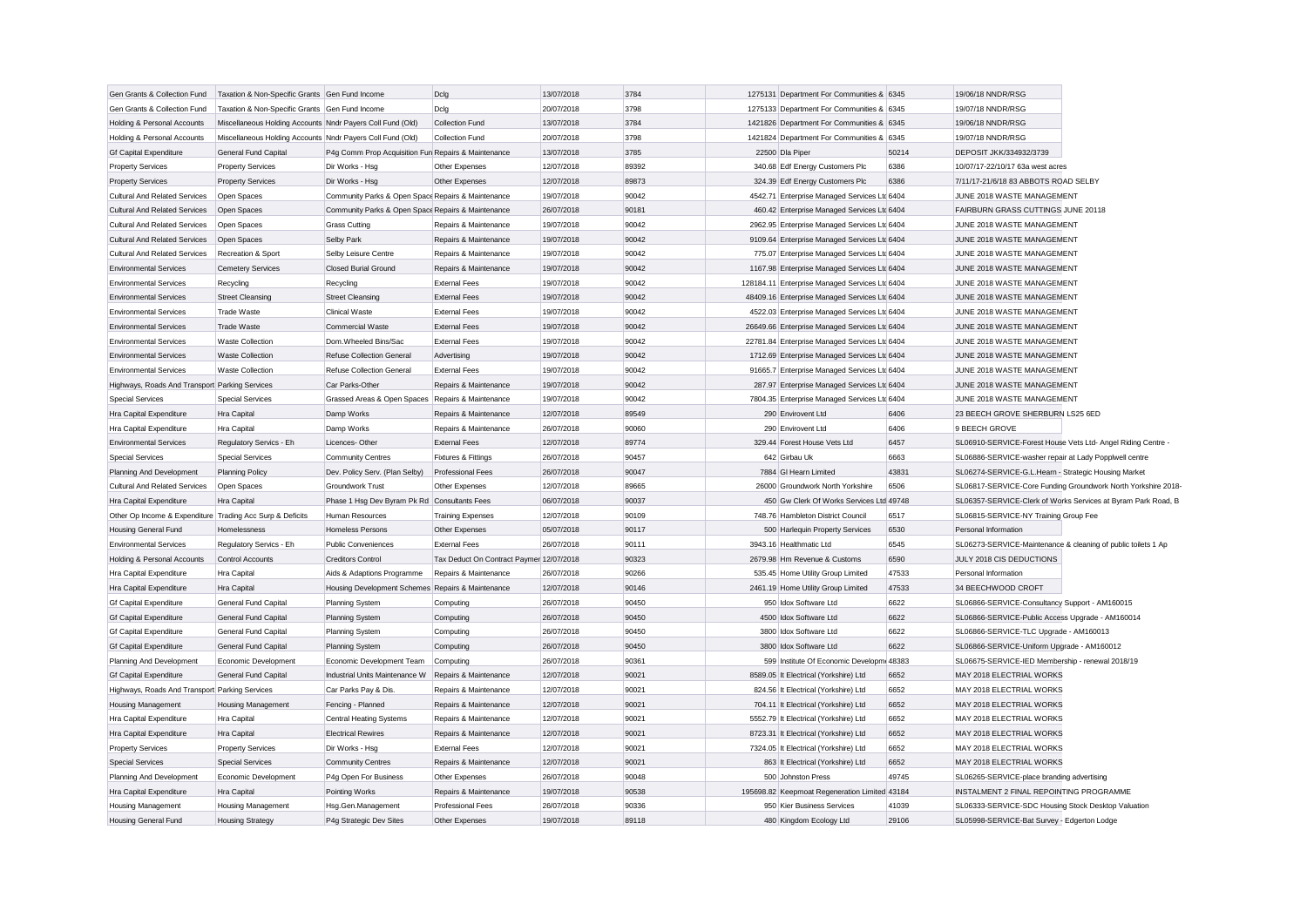| <b>Property Services</b>                                  | <b>Property Services</b>                     | Dir Works - Hsg                                              | <b>External Fees</b>               | 19/07/2018               | 89876 | 300 Kml Flooring Services                  | 6704  | 18 BEECHTREE ROAD TADCASTER                                   |
|-----------------------------------------------------------|----------------------------------------------|--------------------------------------------------------------|------------------------------------|--------------------------|-------|--------------------------------------------|-------|---------------------------------------------------------------|
| Other Op Income & Expenditure Trading Acc Surp & Deficits |                                              | <b>Legal Services</b>                                        | <b>External Fees</b>               | 27/07/2018               | 3803  | 388 Land Registry                          | 31707 | MAR 18-APR 18 LAND REG SEARCH FEES                            |
| Other Op Income & Expenditure Trading Acc Surp & Deficits |                                              | <b>Legal Services</b>                                        | <b>External Fees</b>               | 27/07/2018               | 3804  | 845 Land Registry                          | 31707 | MAY 18-JUNE 18 LAND REG SEARCH FEES                           |
| <b>Property Services</b>                                  | <b>Property Services</b>                     | Dir Works - Hsg                                              | Contract Hire/Lease                |                          | 90726 | 2863.13 Leaseplan Uk Ltd                   | 41780 | 6/8/18-5/8/19 ANNUAL RENTAL                                   |
| <b>Property Services</b>                                  | <b>Property Services</b>                     | Dir Works - Hsg                                              | Contract Hire/Lease                |                          | 90727 | 2024.53 Leaseplan Uk Ltd                   | 41780 | 6/8/18-5/8/19 ANNUAL RENTAL                                   |
| <b>Property Services</b>                                  | <b>Property Services</b>                     | Dir Works - Hsg                                              | Contract Hire/Lease                |                          | 90728 | 2024.53 Leaseplan Uk Ltd                   | 41780 | 6/8/18-5/8/19 ANNUAL RENTAL                                   |
| Central Services To The Public   Local Tax Collection     |                                              | Council Tax Collection                                       | <b>Legal Fees</b>                  | 13/07/2018               | 3786  | 2598 Liberata Uk Ltd                       | 36656 | JUNE 2018 LIABILITY ORDER COSTS                               |
| Corporate And Democratic Core Democratic Rep & Mgmnt      |                                              | Democratic Core                                              | Subsistence & Conf Expenses        | 26/07/2018               | 90685 | 545 Local Government Association           | 37138 | SL06572-SERVICE-LGA Annual Conference                         |
| Other Op Income & Expenditure Trading Acc Surp & Deficits |                                              | Leadership Team                                              | Subsistence & Conf Expenses        | 26/07/2018               | 90685 | 545 Local Government Association           | 37138 | SL06576-SERVICE-LGA Annual Conference                         |
| <b>Special Services</b>                                   | <b>Special Services</b>                      | <b>Community Centres</b>                                     | Printing/Stationery/Gen Exps       | 26/07/2018               | 90052 | 303.9 Lyreco Uk Ltd                        | 6787  | SL06773-SERVICE-5030382 HP301XL BLACK INK                     |
| Planning And Development                                  | Development Control                          | Development Management                                       | Direct Salaries & Wages            | 05/07/2018               | 90038 | 1732.67 Macdonald & Company Freeland 47534 |       | Personal Information                                          |
| Planning And Development                                  | Development Control                          | Development Management                                       | Direct Salaries & Wages            | 05/07/2018               | 90039 | 1389.9 Macdonald & Company Freeland 47534  |       | Personal Information                                          |
| Planning And Development                                  | Development Control                          | Development Management                                       | Direct Salaries & Wages            | 05/07/2018               | 90040 | 609.07 Macdonald & Company Freeland 47534  |       | Personal Information                                          |
| Planning And Development                                  | Development Control                          | Development Management                                       | Direct Salaries & Wages            | 05/07/2018               | 90089 | 1379.73 Macdonald & Company Freelanc 47534 |       | Personal Information                                          |
| Planning And Development                                  | Development Control                          | Development Management                                       | <b>Direct Salaries &amp; Wages</b> | 12/07/2018               | 90041 | 1337.92 Macdonald & Company Freeland 47534 |       | Personal Information                                          |
| Planning And Development                                  | Development Control                          | Development Management                                       | Direct Salaries & Wages            | 19/07/2018               | 90159 | 1337.92 Macdonald & Company Freelanc 47534 |       | Personal Information                                          |
| Planning And Development                                  | Development Control                          | Development Management                                       | Direct Salaries & Wages            | 19/07/2018               | 90160 | 1379.73 Macdonald & Company Freeland 47534 |       | Personal Information                                          |
| Planning And Development                                  | Development Control                          | Development Management                                       | Direct Salaries & Wages            | 19/07/2018               | 90161 | 1672.4 Macdonald & Company Freelanc 47534  |       | Personal Information                                          |
| Planning And Development                                  | Development Control                          | Development Management                                       | Direct Salaries & Wages            | 19/07/2018               | 90162 | 565.57 Macdonald & Company Freeland 47534  |       | Personal Information                                          |
| Planning And Development                                  | Development Control                          | Development Management                                       | Direct Salaries & Wages            | 19/07/2018               | 90451 | 1559.4 Macdonald & Company Freelanc 47534  |       | Personal Information                                          |
| Planning And Development                                  | Development Control                          | Development Management                                       | Direct Salaries & Wages            | 19/07/2018               | 90452 | 3657.44 Macdonald & Company Freeland 47534 |       | Personal Information                                          |
| Planning And Development                                  | Development Control                          | Development Management                                       | Direct Salaries & Wages            | 19/07/2018               | 90453 | 3001.85 Macdonald & Company Freeland 47534 |       | Personal Information                                          |
| Planning And Development                                  | Development Control                          | Development Management                                       | Direct Salaries & Wages            | 19/07/2018               | 90454 | 960.22 Macdonald & Company Freeland 47534  |       | Personal Information                                          |
| Planning And Development                                  | Development Control                          | Development Management                                       | Direct Salaries & Wages            | 19/07/2018               | 90455 | 1337.92 Macdonald & Company Freelanc 47534 |       | Personal Information                                          |
| Planning And Development                                  | Development Control                          | Development Management                                       | Direct Salaries & Wages            | 26/07/2018               | 90675 | 885.92 Macdonald & Company Freeland 47534  |       | Personal Information                                          |
| Planning And Development                                  | Development Control                          | Development Management                                       | Direct Salaries & Wages            | 26/07/2018               | 90676 | 956.73 Macdonald & Company Freelanc 47534  |       | Personal Information                                          |
| Planning And Development                                  | Development Control                          | Development Management                                       | Direct Salaries & Wages            | 26/07/2018               | 90677 | 1336.79 Macdonald & Company Freeland 47534 |       | Personal Information                                          |
| Housing Management                                        | <b>Housing Management</b>                    | Estate Man. Costs                                            | Other Expenses                     | 26/07/2018               | 90459 | 400 Marcus Taperell                        | 7302  | SL06781-SERVICE-Tree works required at 9 & 11 River Close, Ba |
| <b>Housing Management</b>                                 | <b>Housing Management</b>                    | <b>Estate Man, Costs</b>                                     | Other Expenses                     | 26/07/2018               | 90460 | 800 Marcus Taperell                        | 7302  | SL06903-SERVICE-Fell Tree at 68 West Acres Byram              |
| Other Op Income & Expenditure Trading Acc Surp & Deficits |                                              | <b>Assets Team Trading</b>                                   | Direct Salaries & Wages            | 26/07/2018               | 90597 | 329.28 Matrix Scm Limited                  | 48241 | Personal Information                                          |
| Other Op Income & Expenditure Trading Acc Surp & Deficits |                                              | Marketing & Comms                                            | Other Expenses                     | 12/07/2018               | 89901 | 1740 Maximise Pm Ltd                       | 48641 | SL06843-SERVICE-citizenlink printing Ryedale special          |
| Corporate And Democratic Core Corporate Management        |                                              | <b>External Audit</b>                                        | Other Expenses                     | 19/07/2018               | 90035 | 4470 Mazars Llp                            | 6810  | SL05545-SERVICE-2017/18 External Audit Fees                   |
| Hra Capital Expenditure                                   | Hra Capital                                  | Void Property Repairs                                        | Repairs & Maintenance              |                          | 90730 | 537.9 Mcp Environmental                    | 50124 | 15 NORTHFIELD CLOSE                                           |
| Other Op Income & Expenditure Trading Acc Surp & Deficits |                                              | Human Resources                                              | <b>Training Expenses</b>           |                          | 90573 | 426.66 Mcp Environmental                   | 50124 | SL06731-SERVICE-Asbestos Awareness Training                   |
| Housing Management                                        | Housing Management                           | Central Heating-Gas                                          | Repairs & Maintenance              | 19/07/2018               | 90537 | 33068 Mears Limited                        | 48311 | INSTALMENT 14 GAS CONTRACT 20117-2020                         |
| Hra Capital Expenditure                                   | <b>Hra Capital</b>                           | Central Heating Systems                                      | Repairs & Maintenance              | 19/07/2018               | 90537 | 2115.83 Mears Limited                      | 48311 | INSTALMENT 14 GAS CONTRACT 20117-2020                         |
| Hra Capital Expenditure                                   | Hra Capital                                  | Damp Works                                                   | Repairs & Maintenance              | 26/07/2018               | 90186 | 404 Michael Walsh (Plasterers) Ltd         | 7419  | 15 abbots road                                                |
| Hra Capital Expenditure                                   | <b>Hra Capital</b>                           | Damp Works                                                   | Repairs & Maintenance              | 26/07/2018               | 90476 | 324.5 Michael Walsh (Plasterers) Ltd 7419  |       | 7 SPRINGFIELD ROAD                                            |
| Hra Capital Expenditure                                   | Hra Capital                                  | Damp Works                                                   | Repairs & Maintenance              | 26/07/2018               | 90477 | 324.5 Michael Walsh (Plasterers) Ltd       | 7419  | 5 SPRINGFIELD ROAD                                            |
| Hra Capital Expenditure                                   | Hra Capital                                  | Void Property Repairs                                        | Repairs & Maintenance              | 19/07/2018               | 90022 | 470.5 Michael Walsh (Plasterers) Ltd 7419  |       | 9 DENISON ROAD                                                |
| Hra Capital Expenditure                                   | <b>Hra Capital</b>                           | Void Property Repairs                                        | Repairs & Maintenance              | 19/07/2018               | 90023 | 383 Michael Walsh (Plasterers) Ltd         | 7419  | 37 NORTHFIELD BARLBY                                          |
| Other Op Income & Expenditure Trading Acc Surp & Deficits |                                              | Human Resources                                              | <b>Professional Fees</b>           | 26/07/2018               | 90156 | 1019 Mind Matters Counselling Llp          | 49206 | SL06869-SERVICE-Counselling Service P/E 30.06.2018            |
| Planning And Development                                  | Economic Development                         | P4q Retail Experience - Step                                 | Other Expenses                     | 12/07/2018               | 90350 | 256.2 Mkm Creations                        | 50159 | SL06833-SERVICE-Cube Seat 520x520x456                         |
|                                                           |                                              |                                                              |                                    |                          | 90350 | 289.38 Mkm Creations                       | 50159 | SL06833-SERVICE-Linear Planter 1040 x 520 x 300               |
| Planning And Development                                  | Economic Development<br>Economic Development | P4g Retail Experience - Step                                 | Other Expenses                     | 12/07/2018<br>12/07/2018 | 90350 | 440.8 Mkm Creations                        | 50159 | SL06834-SERVICE-Plinth / Stage 2500 x 2000 x 300 with built i |
| Planning And Development                                  | Economic Development                         | P4g Retail Experience - Step<br>P4g Retail Experience - Step | Other Expenses                     | 12/07/2018               | 90350 | 1532.49 Mkm Creations                      | 50159 | SL06835-SERVICE-Modular Parklet Inc planters & Seats          |
| Planning And Development<br><b>Gf Capital Expenditure</b> | General Fund Capital                         | Committee Management System Computing                        | Other Expenses                     | 26/07/2018               | 90150 | 9000 Modern Mindset Ltd                    | 49962 | SL06961-SERVICE-Ref: 2018387                                  |
| Other Op Income & Expenditure Trading Acc Surp & Deficits |                                              | Access Selby - Contact Centre Clothing & Uniforms            |                                    |                          | 90571 | 265.5 Mwuk Ltd T/A Alexandra               | 6048  | SL06863-SERVICE-Alexandra uniform for customer contact centre |
| Hra Capital Expenditure                                   | Hra Capital                                  | Phase 1 Hsg Dev Byram Pk Rd Consultants Fees                 |                                    | 26/07/2018               | 90075 | 800 Nichol Thomas Ltd                      | 50088 | SL06664-SERVICE-Employers Agent Services Byram Park Road      |
|                                                           |                                              |                                                              | <b>Professional Fees</b>           | 26/07/2018               | 90447 | 1575 No 5 Chambers                         | 48549 | SL06490-SERVICE-Richard Kimblin QC Barrister Professional Fee |
| Planning And Development                                  | <b>Planning Policy</b>                       | Dev. Policy Serv. (Plan Selby)                               | <b>Professional Fees</b>           | 26/07/2018               | 90448 |                                            | 48549 | SL06489-SERVICE-Richard Kimblin QC Barrister Professional Fee |
| Planning And Development                                  | <b>Planning Policy</b>                       | Dev. Policy Serv. (Plan Selby)                               |                                    |                          |       | 1050 No 5 Chambers                         |       |                                                               |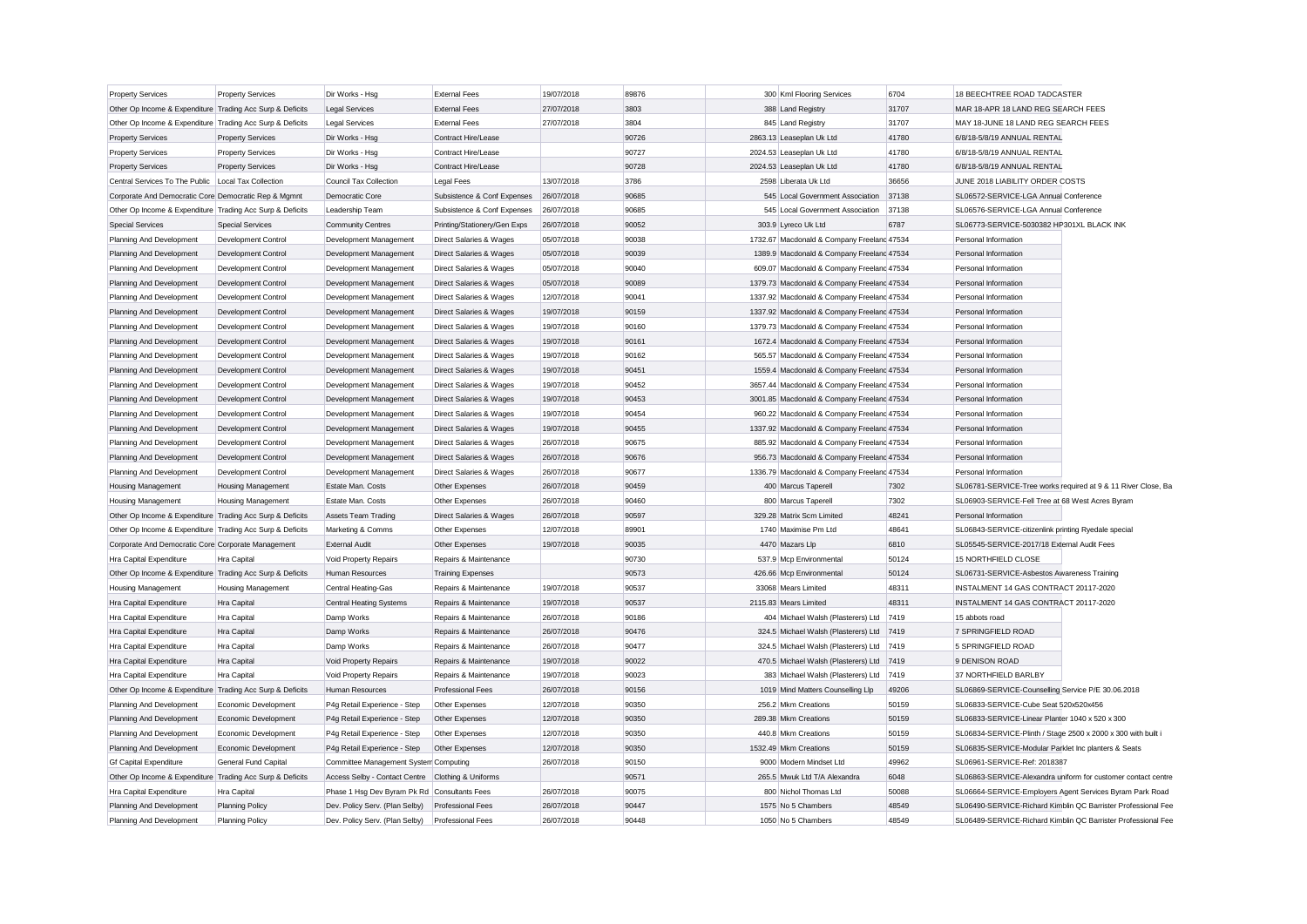| Hra Capital Expenditure                                   | Hra Capital                                                | <b>Central Heating Systems</b>                                               | Repairs & Maintenance    | 26/07/2018 | 90770 | 563 Northern Gas Networks Ltd                  | 34757 | 11A ASH LEA FAIRBURN KNOTTINGLEY WF11 9L                      |  |
|-----------------------------------------------------------|------------------------------------------------------------|------------------------------------------------------------------------------|--------------------------|------------|-------|------------------------------------------------|-------|---------------------------------------------------------------|--|
| Hra Capital Expenditure                                   | Hra Capital                                                | Central Heating Systems                                                      | Repairs & Maintenance    | 26/07/2018 | 90771 | 563 Northern Gas Networks Ltd                  | 34757 | 9 GROVE CRESCENT SOUTH MILFORD LS25 5AZ                       |  |
| Other Op Income & Expenditure Trading Acc Surp & Deficits |                                                            | Data & System                                                                | Computing                | 12/07/2018 | 89796 | 2436.88 Northgate Public Services (Uk) L 47740 |       | SL06777-SERVICE-NPS Software ref: CH/99111-117                |  |
| Other Op Income & Expenditure Trading Acc Surp & Deficits |                                                            | Data & System                                                                | Computing                | 26/07/2018 | 89799 | 1866.76 Northgate Public Services (Uk) L 47740 |       | SL06960-SERVICE-Support and Maintenance 91408390              |  |
| Other Op Income & Expenditure Trading Acc Surp & Deficits |                                                            | Data & System                                                                | Computing                | 26/07/2018 | 89800 | 977.23 Northgate Public Services (Uk) L 47740  |       | SL06960-SERVICE-Support and Maintenance 91408389              |  |
| <b>Environmental Services</b>                             | Recycling                                                  | Recycling                                                                    | <b>External Fees</b>     | 26/07/2018 | 90099 | 623.2 North Yorkshire County Council 6902      |       | harewood whin compost                                         |  |
| <b>Environmental Services</b>                             | <b>Trade Waste</b>                                         | Commercial Waste                                                             | <b>External Fees</b>     | 26/07/2018 | 90339 | 18276.3 North Yorkshire County Council 6902    |       | SL06823-S1013029-BULK WASTE DISPOSAL NYCC                     |  |
| Holding & Personal Accounts                               | Miscellaneous Holding Accounts C. Tax Payers Coll Fund Acc |                                                                              | Nycc Precept             | 26/07/2018 | 90688 | 3500980 North Yorkshire County Council 32208   |       | 30/07/18 PRECEPT INSTALMENT                                   |  |
| Holding & Personal Accounts                               | Miscellaneous Holding Accounts Nndr Payers Coll Fund (Old) |                                                                              | Collection Fund          | 17/07/2018 | 90533 | 263365 North Yorkshire County Council 32208    |       | 19/07/18 RETAINED BUSINESS RATES                              |  |
| Holding & Personal Accounts                               |                                                            | Miscellaneous Holding Accounts Sect 106 Educate - Dev Contrib Carlton Parish |                          | 12/07/2018 | 90193 | 108768 North Yorkshire County Council 31845    |       | 2013/0031/OUT CARLTON IN SNAITH PRIMARY                       |  |
| Other Op Income & Expenditure Trading Acc Surp & Deficits |                                                            | Human Resources                                                              | <b>External Fees</b>     | 26/07/2018 | 90093 | 1052.01 North Yorkshire County Council 6902    |       | SL06808-SERVICE-Unison Reimbursement                          |  |
| Planning And Development                                  | Development Control                                        | Development Management                                                       | Advertising              | 12/07/2018 | 87234 | 464.94 North Yorkshire County Council 6902     |       | SL05328-SERVICE-Advert - P&C Express 21.09.17                 |  |
| Planning And Development                                  | Development Control                                        | Development Management                                                       | Advertising              | 12/07/2018 | 87234 | 571.66 North Yorkshire County Council 6902     |       | SL05328-SERVICE-Advert - Selby Times - 21.09.17               |  |
| Planning And Development                                  | <b>Development Control</b>                                 | Development Management                                                       | Advertising              | 12/07/2018 | 87234 | 590.4 North Yorkshire County Council 6902      |       | SL05328-SERVICE-Advert - Wetherby News 21.09.17               |  |
| Holding & Personal Accounts                               | Miscellaneous Holding Accounts C. Tax Payers Coll Fund Acc |                                                                              | Nyfra Precept            | 26/07/2018 | 90687 | 193992 North Yorkshire Fire & Rescue           | 32207 | 30/07/18 PRECEPT INSTAL                                       |  |
| Holding & Personal Accounts                               | Miscellaneous Holding Accounts Nndr Payers Coll Fund (Old) |                                                                              | Collection Fund          | 17/07/2018 | 90534 | 29263 North Yorkshire Fire & Rescue            | 32207 | 19/07/18 RETAINED BUSINESS RATES                              |  |
| Holding & Personal Accounts                               | Miscellaneous Holding Accounts C. Tax Payers Coll Fund Acc |                                                                              | Nypa Precept             | 26/07/2018 | 90686 | 652679 North Yorkshire Pcc                     | 32209 | 30/07/18 PRECEPT INSTALMENT                                   |  |
| Highways, Roads And Transport Parking Services            |                                                            | Car Parks-Other                                                              | <b>Energy Costs</b>      | 26/07/2018 | 90517 | 1178.78 Npower Ltd                             | 6917  | 1/4/18-30/6/18 BRITANNIA CAR PARK                             |  |
| Highways, Roads And Transport Parking Services            |                                                            | Car Parks Pay & Dis.                                                         | <b>Energy Costs</b>      | 26/07/2018 | 90525 | 858.99 Npower Ltd                              | 6917  | 1/4/18-30/6/18 LIGHTING CAR PARKS                             |  |
| Highways, Roads And Transport Parking Services            |                                                            | Car Parks Pay & Dis                                                          | <b>Energy Costs</b>      | 26/07/2018 | 90528 | 287.59 Npower Ltd                              | 6917  | 1/4/18-30/6/18 TICKET MACHINES                                |  |
| Housing Management                                        | <b>Housing Management</b>                                  | Ousegate Hostel                                                              | <b>Energy Costs</b>      | 19/07/2018 | 90286 | 552.53 Npower Ltd                              | 6917  | 1/4/18-30/6/18 OUSEGATE LODGE                                 |  |
| Other Op Income & Expenditure Trading Acc Surp & Deficits |                                                            | Access Selby - Contact Centre                                                | <b>Energy Costs</b>      | 05/07/2018 | 90045 | 846.91 Npower Ltd                              | 6917  | 1/5/18-31/5/18 MARKET CROSS                                   |  |
| Other Op Income & Expenditure Trading Acc Surp & Deficits |                                                            | Access Selby - Contact Centre Energy Costs                                   |                          | 19/07/2018 | 90211 | 815.81 Npower Ltd                              | 6917  | 1/6/18-30/6/18 ACCESS SELBY                                   |  |
| <b>Property Services</b>                                  | <b>Property Services</b>                                   | Dir Works - Hsg                                                              | Other Expenses           | 19/07/2018 | 89875 | 392.96 Npower Ltd                              | 6917  | 12/12/17-2/4/18 25 BEECHWPPD CROFT                            |  |
| <b>Special Services</b>                                   | <b>Special Services</b>                                    | <b>Community Centres</b>                                                     | <b>Energy Costs</b>      | 19/07/2018 | 90044 | 643.5 Npower Ltd                               | 6917  | 1/5/18-31/5/18 ST WILFRIDS COURT                              |  |
| <b>Special Services</b>                                   | <b>Special Services</b>                                    | Community Centres                                                            | <b>Energy Costs</b>      | 19/07/2018 | 90212 | 458.41 Npower Ltd                              | 6917  | 1/6/18-30/6/18 ST WILFRIDS COURT                              |  |
| <b>Special Services</b>                                   | <b>Special Services</b>                                    | <b>Community Centres</b>                                                     | <b>Energy Costs</b>      | 19/07/2018 | 90272 | 449.8 Npower Ltd                               | 6917  | 23/2/18-31/3/18 ANNE SHARPE CENTRE                            |  |
| <b>Special Services</b>                                   | <b>Special Services</b>                                    | Community Centres                                                            | <b>Energy Costs</b>      | 19/07/2018 | 90276 | 1026.49 Npower Ltd                             | 6917  | 1/4/18-30/6/18 LBH COURT                                      |  |
| <b>Special Services</b>                                   | <b>Special Services</b>                                    | <b>Community Centres</b>                                                     | <b>Energy Costs</b>      | 19/07/2018 | 90284 | 284.65 Npower Ltd                              | 6917  | 1/4/18-30/6/18 KELCBAR CLOSE                                  |  |
| Holding & Personal Accounts                               | Miscellaneous Holding Accounts Nndr Payers Coll Fund (Old) |                                                                              | Other Expenses           | 12/07/2018 | 90353 | 722.07 Nps Leeds Limited                       | 46727 | SDHT FEES RICCALL JUNE 2018                                   |  |
| Hra Capital Expenditure                                   | Hra Capital                                                | Phase 1 Hsg Dev Byram / Egg 1 Professional Fees                              |                          | 12/07/2018 | 90326 | 502.8 Nps Leeds Limited                        | 46727 | <b>WESTFIELD GARTH PROJECT</b>                                |  |
| Highways, Roads And Transport Parking Services            |                                                            | Car Parks Pay & Dis.                                                         | Repairs & Maintenance    |            | 90678 | 510.64 Parkeon Ltd                             | 43317 | SL06575-SERVICE-Cut out/repair of coinbox of 2x Machines as p |  |
| <b>Property Services</b>                                  | <b>Property Services</b>                                   | Dir Works - Hsg                                                              | <b>External Fees</b>     | 19/07/2018 | 90064 | 1058.1 Paul Harrison                           | 6531  | 33 FOXCLIFFE                                                  |  |
| Hra Capital Expenditure                                   | Hra Capital                                                | Aids & Adaptions Programme                                                   | Repairs & Maintenance    | 26/07/2018 | 90684 | 1418.75 Prism Medical Uk                       | 41970 | Personal Information                                          |  |
| Hra Capital Expenditure                                   | Hra Capital                                                | <b>Central Heating Systems</b>                                               | Repairs & Maintenance    | 26/07/2018 | 90717 | 2961.08 Pts Plumbing Trade Supplies            | 34513 | HEATING 17/18 SCHEME                                          |  |
| <b>Special Services</b>                                   | <b>Special Services</b>                                    | <b>Pumping Stations</b>                                                      | Repairs & Maintenance    | 26/07/2018 | 90471 | 335 R A Dalton                                 | 6326  | MAIN ROAD TEMPLE HIRST DESLUDGING TREATM                      |  |
| <b>Special Services</b>                                   | <b>Special Services</b>                                    | <b>Pumping Stations</b>                                                      | Repairs & Maintenance    | 26/07/2018 | 90472 | 725 R A Dalton                                 | 6326  | AIRE VIEW DESLUDGING TREATMENT                                |  |
| <b>Special Services</b>                                   | <b>Special Services</b>                                    | <b>Pumping Stations</b>                                                      | Repairs & Maintenance    | 26/07/2018 | 90473 | 540 R A Dalton                                 | 6326  | HIGHGATE BALNE DESLUDGING TREATMENT                           |  |
| <b>Environmental Services</b>                             | <b>Waste Collection</b>                                    | Refuse Collection General                                                    | <b>External Fees</b>     | 19/07/2018 | 90348 | 295 Rapide Reprographics Limited               | 34551 | JUNE 2018 DOCUMENT SHREDDING                                  |  |
| Other Op Income & Expenditure Trading Acc Surp & Deficits |                                                            | Ict                                                                          | <b>Professional Fees</b> | 26/07/2018 | 90066 | 400 Razorblue Ltd                              | 27684 | SL06258-SERVICE-2018/19 Managed IT for Infrastructure Q/1584, |  |
| Other Op Income & Expenditure Trading Acc Surp & Deficits |                                                            | Postage Account                                                              | Communications           | 26/07/2018 | 90085 | 1114.73 Royal Mail Group Plc                   | 7100  | <b>POSTAGE</b>                                                |  |
| Other Op Income & Expenditure Trading Acc Surp & Deficits |                                                            | <b>Housing Tenant Services</b>                                               | Direct Salaries & Wages  | 26/07/2018 | 90106 | 561.6 Ryedale District Council                 | 7105  | SL06920-SERVICE-Quarterly charge for lone workers             |  |
| <b>Environmental Services</b>                             | Recycling                                                  | Recycling                                                                    | <b>External Fees</b>     | 26/07/2018 | 90071 | 617.12 Ryedale Organics Ltd                    | 6694  | <b>GREENWASTE</b>                                             |  |
| <b>Environmental Services</b>                             | Recycling                                                  | Recycling                                                                    | <b>External Fees</b>     | 26/07/2018 | 90218 | 421.04 Ryedale Organics Ltd                    | 6694  | WEEK 27 GREENWASTE                                            |  |
| <b>Environmental Services</b>                             | Recycling                                                  | Recycling                                                                    | <b>External Fees</b>     |            | 90507 | 444.6 Ryedale Organics Ltd                     | 6694  | <b>WEEK 28 GREENWASTE</b>                                     |  |
| <b>Environmental Services</b>                             | Recycling                                                  | Recycling                                                                    | <b>External Fees</b>     |            | 90724 | 539.6 Ryedale Organics Ltd                     | 6694  | WEEK 29 GREENWASTE                                            |  |
| Central Services To The Public   Local Tax Collection     |                                                            | Council Tax Collection                                                       | <b>External Fees</b>     | 13/07/2018 | 3788  | 867.16 Santander                               | 6052  | JUNE 2018 COUNCIL TAX PAYMENTS                                |  |
| Housing Management                                        | <b>Housing Management</b>                                  | <b>Rent Project</b>                                                          | <b>External Fees</b>     | 13/07/2018 | 3789  | 602.68 Santander                               | 6052  | JUNE 2018 HOUSE & GARAGE RENTS                                |  |
| Highways, Roads And Transport Parking Services            |                                                            | Car Parks Enforcement                                                        | <b>External Fees</b>     | 19/07/2018 | 90092 | 553.5 Security Plus Limited                    | 36209 | SL06643-SERVICE-Cash Collection Service - Security Plus       |  |
| Planning And Development                                  | <b>Community Development</b>                               | Community Engagement Forums External Fees                                    |                          | 19/07/2018 | 90163 | 1333.36 Selby District Avs                     | 7159  | SL06382-SERVICE-External Contractors - 30.06.2018             |  |
| <b>Property Services</b>                                  | <b>Property Services</b>                                   | Dir Works - Hsg                                                              | Other Expenses           | 12/07/2018 | 90180 | 2703.97 Selby District Council                 | 7151  | COUNCIL TAX VOIDS AND LODGES                                  |  |
|                                                           |                                                            |                                                                              |                          |            |       |                                                |       |                                                               |  |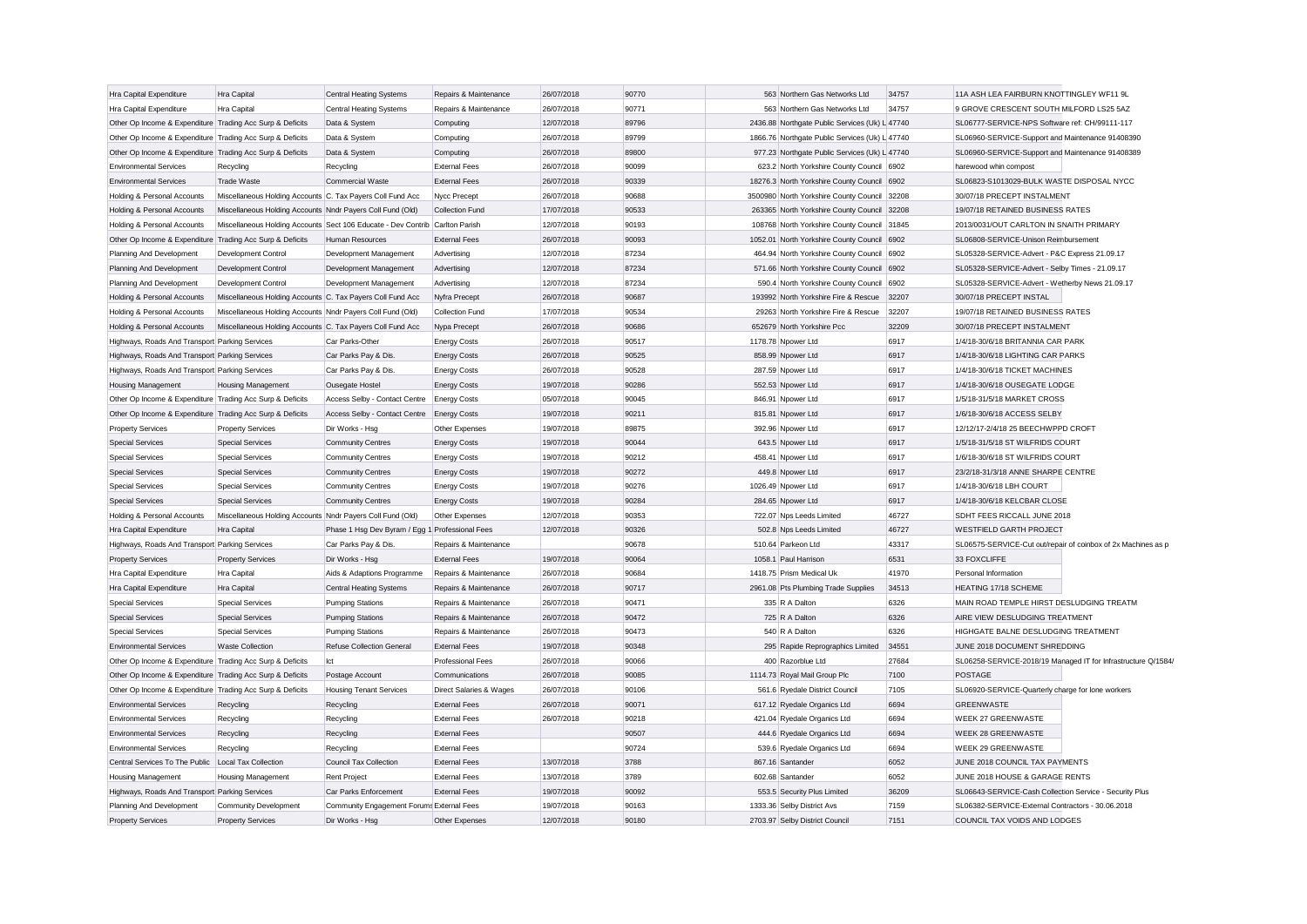| <b>Property Services</b>                                  | <b>Property Services</b>  | Dir Works - Hsg                                                             | Rents                        | 12/07/2018 | 90327 | 5000 Selby District Council                   | 7151  | 1/8/18-1/3/19 8&9 VIVARS INDUSTRIAL                           |                                                               |
|-----------------------------------------------------------|---------------------------|-----------------------------------------------------------------------------|------------------------------|------------|-------|-----------------------------------------------|-------|---------------------------------------------------------------|---------------------------------------------------------------|
| Other Op Income & Expenditure Trading Acc Surp & Deficits |                           | <b>Human Resources</b>                                                      | <b>Professional Fees</b>     | 12/07/2018 | 90261 | 420 Selby Healthcare Ltd                      | 31239 | SL06870-SERVICE-OH Services - June 2018                       |                                                               |
| Planning And Development                                  | Economic Development      | P4g Retail Experience - Step                                                | Other Expenses               | 19/07/2018 | 90599 | 2000 Selby Town Council                       | 7184  |                                                               | SL06947-SERVICE-STEP contribution to the Selby Town Council F |
| Hra Capital Expenditure                                   | Hra Capital               | Aids & Adaptions Programme                                                  | Repairs & Maintenance        | 19/07/2018 | 90017 | 5410 Sherwood Property Building Sen 35336     |       | Personal Information                                          |                                                               |
| Hra Capital Expenditure                                   | Hra Capital               | Aids & Adaptions Programme                                                  | Repairs & Maintenance        | 26/07/2018 | 90210 | 2545 Sherwood Property Building Sen 35336     |       | Personal Information                                          |                                                               |
| Hra Capital Expenditure                                   | Hra Capital               | Aids & Adaptions Programme                                                  | Repairs & Maintenance        | 02/08/2018 | 90546 | 1750 Sherwood Property Building Sen 35336     |       | Personal Information                                          |                                                               |
| Hra Capital Expenditure                                   | Hra Capital               | Aids & Adaptions Programme                                                  | Repairs & Maintenance        | 02/08/2018 | 90547 | 1800 Sherwood Property Building Sen 35336     |       | Personal Information                                          |                                                               |
| Hra Capital Expenditure                                   | Hra Capital               | Aids & Adaptions Programme                                                  | Repairs & Maintenance        | 02/08/2018 | 90681 | 2990 Sherwood Property Building Sen 35336     |       | Personal Information                                          |                                                               |
| Hra Capital Expenditure                                   | Hra Capital               | Aids & Adaptions Programme                                                  | Repairs & Maintenance        | 02/08/2018 | 90682 | 2300 Sherwood Property Building Sen 35336     |       | Personal Information                                          |                                                               |
| Hra Capital Expenditure                                   | Hra Capital               | Aids & Adaptions Programme                                                  | Repairs & Maintenance        | 02/08/2018 | 90741 | 1800 Sherwood Property Building Sen 35336     |       | Personal Information                                          |                                                               |
| Hra Capital Expenditure                                   | Hra Capital               | Housing Development Schemes Repairs & Maintenance                           |                              | 19/07/2018 | 90018 | 2325 Sherwood Property Building Sen 35336     |       | 24 NANNY LANE TADCASTER                                       |                                                               |
| <b>Property Services</b>                                  | <b>Property Services</b>  | Dir Works - Hsg                                                             | <b>External Fees</b>         | 12/07/2018 | 89552 | 345 Sherwood Property Building Sen 35336      |       | 4 hull road                                                   |                                                               |
| Hra Capital Expenditure                                   | Hra Capital               | Fencing Programme                                                           | Repairs & Maintenance        |            | 90479 | 414 Simon Calvert Contractors Ltd             | 44422 | 27A WEST ACRES                                                |                                                               |
| Hra Capital Expenditure                                   | Hra Capital               | Void Property Repairs                                                       | Repairs & Maintenance        |            | 90480 | 1280 Simon Calvert Contractors Ltd            | 44422 | 90 WOODVILLE TERRACE SELBY                                    |                                                               |
| Hra Capital Expenditure                                   | Hra Capital               | Void Property Repairs                                                       | Repairs & Maintenance        |            | 90481 | 720 Simon Calvert Contractors Ltd             | 44422 | 25 FOSTERGATE SELBY                                           |                                                               |
| Hra Capital Expenditure                                   | Hra Capital               | Void Property Repairs                                                       | Repairs & Maintenance        |            | 90482 | 600 Simon Calvert Contractors Ltd             | 44422 | 4 WESTFIELD COURT                                             |                                                               |
| Hra Capital Expenditure                                   | Hra Capital               | Void Property Repairs                                                       | Repairs & Maintenance        |            | 90483 | 520 Simon Calvert Contractors Ltd             | 44422 | 90 WOODVILLE TERRACE SELBY                                    |                                                               |
| <b>Property Services</b>                                  | <b>Property Services</b>  | Dir Works - Hsg                                                             | Other Expenses               |            | 90548 | 1280 Simon Calvert Contractors Ltd            | 44422 | 29 CARR STREET                                                |                                                               |
| <b>Property Services</b>                                  | <b>Property Services</b>  | Dir Works - Hsg                                                             | Other Expenses               |            | 90549 | 720 Simon Calvert Contractors Ltd             | 44422 | 39 HEMPBRIDGE ROAD SELBY YO8 4XX                              |                                                               |
| <b>Property Services</b>                                  | <b>Property Services</b>  | Dir Works - Hsg                                                             | Other Expenses               |            | 90550 | 695 Simon Calvert Contractors Ltd             | 44422 | 27B WOODLEA BYRAM                                             |                                                               |
| Housing Management                                        | <b>Housing Management</b> | Void - Difficult To Let                                                     | Other Expenses               | 26/07/2018 | 90720 | 660 S & J K Decorating                        | 49665 |                                                               | SL06742-SERVICE-Redecoration required for 3 Prospect Place W  |
| Hra Capital Expenditure                                   | Hra Capital               | Ousegate Hostel                                                             | Repairs & Maintenance        | 26/07/2018 | 90356 | 305 S & J K Decorating                        | 49665 |                                                               | SL06821-SERVICE-Painting and decorating as per quote 220618 d |
| Other Op Income & Expenditure Trading Acc Surp & Deficits |                           | Data & System                                                               | Computing                    | 26/07/2018 | 90061 | 699 Snap Surveys Ltd                          | 7228  | SL06963-SERVICE-Snap Prof - 2 user licence - 74062            |                                                               |
| Planning And Development                                  | Economic Development      | Hsg Development & Regeneratic General Insurances                            |                              |            | 90691 | 1432.2 Softcat Plc                            | 31771 |                                                               | SL06946-SERVICE-Creative Cloud for teams All Apps Team Licens |
| <b>Housing General Fund</b>                               | <b>Housing Strategy</b>   | Pfi Scheme (Housing)                                                        | Other Expenses               | 12/07/2018 | 89176 | 35700.77 South Yorkshire Housing Ass Ltd 7239 |       | MAY 2018 UNITARY CHARGE                                       |                                                               |
|                                                           |                           |                                                                             | Other Expenses               | 26/07/2018 | 90175 | 34632.57 South Yorkshire Housing Ass Ltd 7239 |       |                                                               |                                                               |
| <b>Housing General Fund</b>                               | <b>Housing Strategy</b>   | Pfi Scheme (Housing)                                                        |                              |            | 90178 |                                               |       | <b>SHARPES DISPOSAL</b>                                       |                                                               |
| <b>Environmental Services</b>                             | <b>Trade Waste</b>        | <b>Clinical Waste</b>                                                       | <b>External Fees</b>         | 26/07/2018 |       | 611.98 Srcl Ltd                               | 7251  |                                                               |                                                               |
| Holding & Personal Accounts                               |                           | Miscellaneous Holding Accounts Sdht - Expenses To Recharge   Other Expenses |                              | 12/07/2018 | 90352 | 104705.12 Starfish Commercial Ltd             | 50135 | VALUATION 7 SDHT RICCALL                                      |                                                               |
| Hra Capital Expenditure                                   | Hra Capital               | Phase 1 Hsg Dev Byram Pk Rd Contractor - New Build/Refurb                   |                              | 12/07/2018 | 90168 | 79738.9 Strategic Team Group                  | 49806 | byran park road HRA002                                        |                                                               |
| Planning And Development                                  | <b>Planning Policy</b>    | Dev. Policy Serv. (Plan Selby)                                              | <b>Professional Fees</b>     | 26/07/2018 | 90183 | 1380 Supersys It Services Ltd                 | 44688 | SL06879-SERVICE-Residential PARS.NET license SDC              |                                                               |
| <b>Housing General Fund</b>                               | Homelessness              | Homeless Persons                                                            | Other Expenses               | 05/07/2018 | 89204 | 456 The Gables Hotel                          | 47230 | Personal Information                                          |                                                               |
| Housing General Fund                                      | Homelessness              | Homeless Persons                                                            | Other Expenses               | 05/07/2018 | 89205 | 600 The Gables Hotel                          | 47230 | Personal Information                                          |                                                               |
| <b>Housing General Fund</b>                               | Homelessness              | <b>Homeless Persons</b>                                                     | Other Expenses               | 05/07/2018 | 89206 | 280 The Gables Hotel                          | 47230 | Personal Information                                          |                                                               |
| <b>Housing Management</b>                                 | <b>Housing Management</b> | <b>Resource Accounting</b>                                                  | Other Expenses               | 19/07/2018 | 90493 | 4036.25 The Housing Ombudsman                 | 40788 | SL06924-SERVICE-Housing Ombudsman subscription - 2018/19      |                                                               |
| Corporate And Democratic Core Democratic Rep & Mgmnt      |                           | Members Allowances                                                          | <b>External Fees</b>         | 26/07/2018 | 90729 | 1240 The Information Commissioner             | 25810 | 18/19 DATA CONTROLLERS 31 COUNCILLORS                         |                                                               |
| <b>Environmental Services</b>                             | Recycling                 | Recycling                                                                   | <b>External Fees</b>         | 05/07/2018 | 89898 | 3758.04 The Maltings Organic Treatment 35116  |       | W/E 17/06/18 GREENWASTE                                       |                                                               |
| <b>Environmental Services</b>                             | Recycling                 | Recycling                                                                   | <b>External Fees</b>         | 05/07/2018 | 89899 | 2585.52 The Maltings Organic Treatment 35116  |       | W/E 24/06/18 GREENWASTE                                       |                                                               |
| <b>Environmental Services</b>                             | Recycling                 | Recycling                                                                   | <b>External Fees</b>         | 12/07/2018 | 90145 | 2604.6 The Maltings Organic Treatment 35116   |       | GREENWASTE W/E 01/07/2018                                     |                                                               |
| <b>Environmental Services</b>                             | Recycling                 | Recycling                                                                   | <b>External Fees</b>         | 19/07/2018 | 90345 | 1677.24 The Maltings Organic Treatment 35116  |       | 3/7/18-5/7/18 GREENWASTE                                      |                                                               |
| <b>Environmental Services</b>                             | Recycling                 | Recycling                                                                   | <b>External Fees</b>         | 26/07/2018 | 90581 | 1704.6 The Maltings Organic Treatment 35116   |       | JULY 2018 GREENWASTE                                          |                                                               |
| Other Op Income & Expenditure Trading Acc Surp & Deficits |                           | <b>Environmental Health</b>                                                 | Printing/Stationery/Gen Exps | 26/07/2018 | 90489 | 785 Tmp (Uk) Ltd                              | 5101  | SL06876-SERVICE-EH Support Officer Advertisement              |                                                               |
| Planning And Development                                  | Economic Development      | Hsg Development & Regeneratic Staff Recruitment                             |                              | 26/07/2018 | 90488 | 1030 Tmp (Uk) Ltd                             | 5101  | SL06878-SERVICE-Inside Housing Advert                         |                                                               |
| Planning And Development                                  | Economic Development      | Hsg Development & Regeneratic Staff Recruitment                             |                              | 26/07/2018 | 90488 | 1736 Tmp (Uk) Ltd                             | 5101  | SL06878-SERVICE-Planning Resource Advert                      |                                                               |
| <b>Environmental Services</b>                             | <b>Street Cleansing</b>   | <b>Street Cleansing</b>                                                     | Other/Funding Income         | 26/07/2018 | 90096 | 383 Trade Promotions Limited                  | 50153 | SL06748-SERVICE-Supply of 100 travel mugs as per quotation 31 |                                                               |
| <b>Property Services</b>                                  | <b>Property Services</b>  | Dir Works - Hsg                                                             | Contract Hire/Lease          | 26/07/2018 | 90746 | 688.87 Uk Fuels Ltd                           | 7373  | <b>FUEL SERVICES</b>                                          |                                                               |
| <b>Property Services</b>                                  | <b>Property Services</b>  | Dir Works - Hsg                                                             | <b>Running Costs</b>         | 05/07/2018 | 90108 | 778.06 Uk Fuels Ltd                           | 7373  | june fuel                                                     |                                                               |
| <b>Property Services</b>                                  | <b>Property Services</b>  | Dir Works - Hsg                                                             | Running Costs                | 12/07/2018 | 90322 | 572.68 Uk Fuels Ltd                           | 7373  | <b>FUEL SERVICES</b>                                          |                                                               |
| <b>Property Services</b>                                  | <b>Property Services</b>  | Dir Works - Hsg                                                             | <b>Running Costs</b>         | 19/07/2018 | 90596 | 549.3 Uk Fuels Ltd                            | 7373  | <b>FUEL SERVICES</b>                                          |                                                               |
| <b>Housing Management</b>                                 | <b>Housing Management</b> | Ousegate Hostel                                                             | Repairs & Maintenance        | 26/07/2018 | 90268 | 299 Universal Fire Protection                 | 7386  | OUSEGATE LODGE EXTINGUISHERS                                  |                                                               |
| Other Op Income & Expenditure Trading Acc Surp & Deficits |                           | Ict                                                                         | Computing                    | 26/07/2018 | 90104 | 2085.75 Vodafone Limited                      | 6201  | SL06447-SERVICE-GCF Services to G Cloud 9 contract            |                                                               |
| <b>Environmental Services</b>                             | Regulatory Servics - Eh   | Taxi & Hire Licences                                                        | Running Costs                | 19/07/2018 | 90340 | 682.5 Watsons                                 | 7429  | JUNE 2018 21 TAXI TESTS CARRIED OUT                           |                                                               |